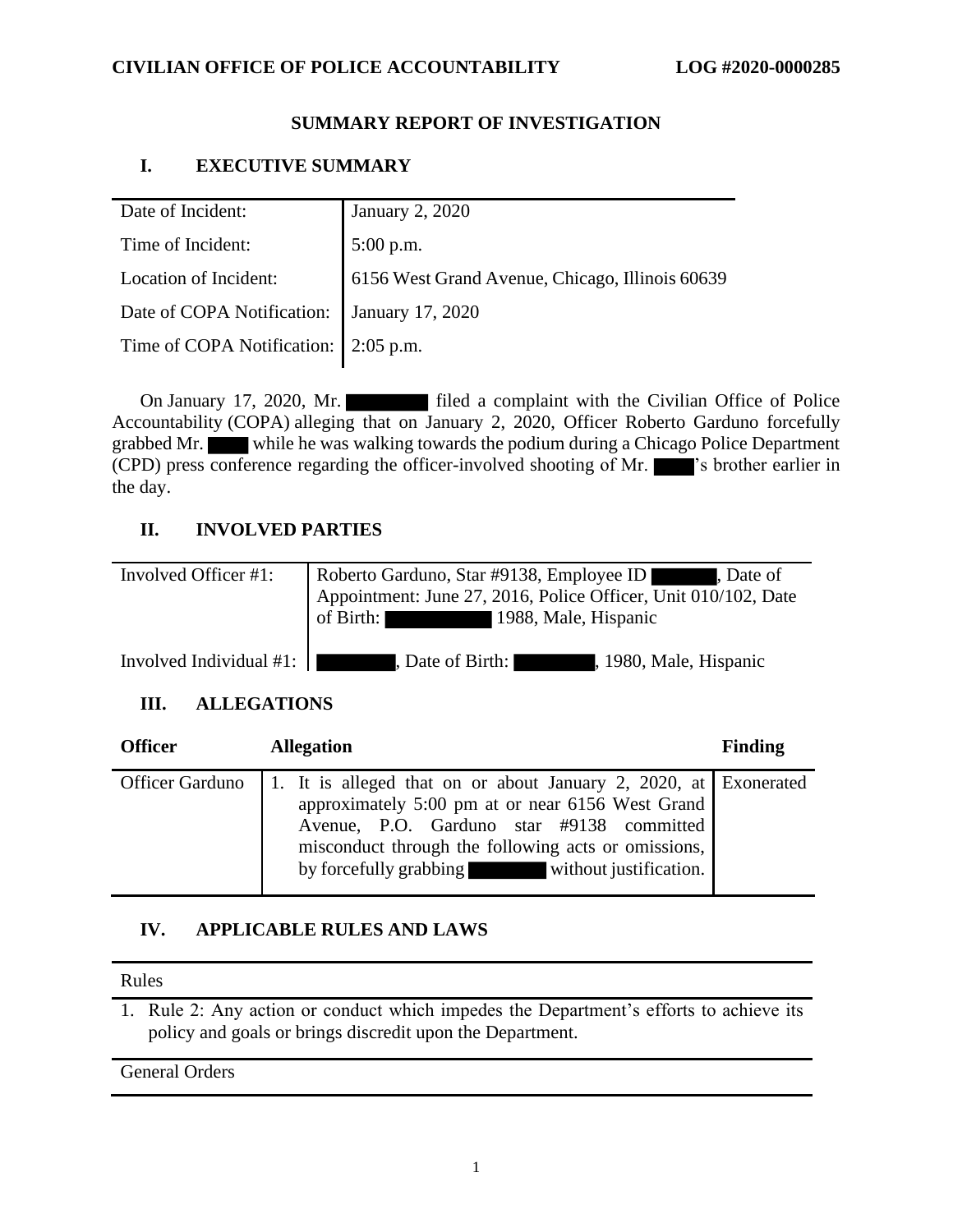1. G03-02: Use of Force (effective October 16, 2017 – February 28, 2020)

#### **V. INVESTIGATION<sup>1</sup>**

**a. Interviews**

In an interview<sup>2</sup> with COPA on January 17, 2020, Mr. provided the following information. On January 2, 2020, Mr. attended a press conference regarding his brother, who was fatally shot during a police-involved shooting near Grand Avenue and McVicker Avenue. While the police were giving their press conference, Mr. began asking questions. Mr. was not satisfied with the answers to his questions and thought he was being ignored, so one of the officers told him he would speak with him after the press conference was over. However, as the police were leaving the podium area, Mr. asked if he could speak while the media was still present and made his way toward the podium.

As Mr. **approached the podium, he felt someone holding him back, as if to prevent** him from speaking. Initially, Mr. thought the person holding him was his wife because she knew he was not in the right mindset to speak. When Mr. realized it was an officer, now identified as Officer Garduno, Mr. told the officer not to touch him, slapped the officer's hand, and began speaking to the media. Mr. told COPA he sustained injuries to his neck and back during the incident but did not seek medical treatment.

## **Officer Roberto Garduno**

In an interview<sup>3</sup> with COPA on August 20, 2020, Officer Garduno provided the following information. Officer Garduno stated on January 2, 2020, he was assigned to the press conference regarding the police-involved shooting that occurred earlier that day. Officer Garduno's duties included informing the assembled media the start time of the press conference and where to stage, as well as ensuring a secured perimeter. Officer Garduno was aware of media coverage of the incident and stated he watched the video of the press conference multiple times.

As Deputy Chief Cato began the press conference, Officer Garduno observed an upset Mr. amongst the assembled media, making allegations of police misconduct. Officer Garduno noted Mr. using vulgar language while advancing towards the podium. Officer Garduno then repositioned himself so that he was between Mr. and Deputy Chief Cato. As Mr. made his way past some of the media and moved towards the podium, Officer Garduno followed Mr. to escort him away from the microphones. Officer Garduno put his hand on Mr.

 $1$  COPA conducted a thorough and complete investigation. The following is a summary of the material evidence gathered and relied upon in our analysis.

<sup>&</sup>lt;sup>2</sup> See Attachment 1.

<sup>3</sup> See Attachment 14.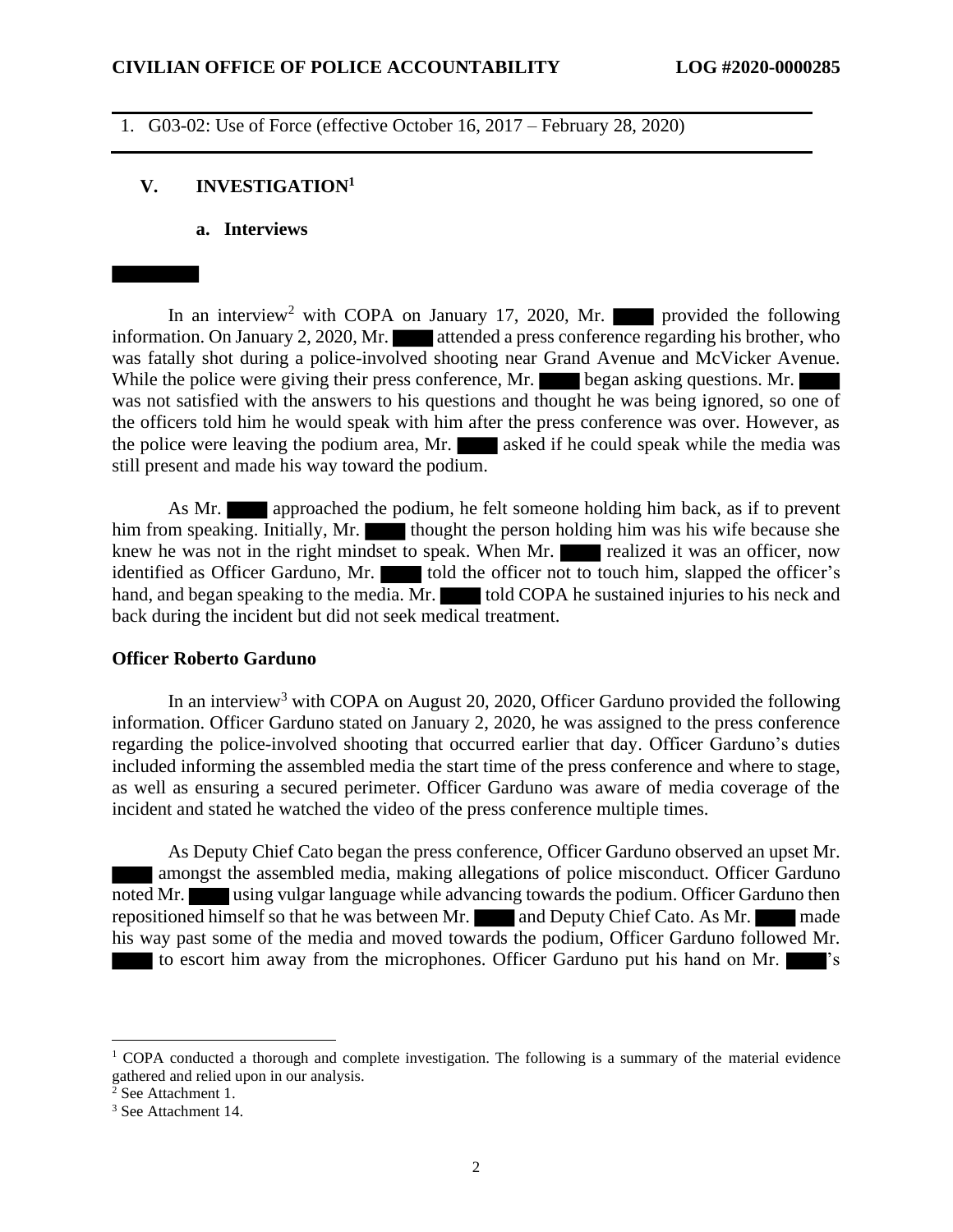shoulder to guide him away from the podium, but the officer could not recall his exact hand placement. 4

After being told to let Mr. speak, Officer Garduno walked away from Mr. Mr. **Followed the officer. Officer Garduno turned around and extended his arms to create** distance between himself and Mr.  $\blacksquare$ . Mr. then returned to the podium and began speaking to the media.

## **b. Digital Evidence**

COPA reviewed video footage<sup>5</sup> of the police press conference. As Deputy Chief Cato begins to speak, Mr. can be heard shouting questions off camera. Mr. and other individuals interrupt the press conference to the point where it is cut short, leading to the incident between Officer Garduno and Mr.

Initially, neither Officer Garduno nor Mr. **are visible in the footage. However, as Mr.** begins to shout questions, the video captures Officer Garduno moving from left to right, presumably towards Mr. **Mr.** Nr. **can still be heard yelling off camera as Deputy Chief** Cato answers questions from the media. Deputy Chief Cato then walks away from the podium as the yelling continues. The camera pans towards Mr. , who is shouting profanities<sup>6</sup> and verbally engaging with CPD members while Officer Garduno looks on.

A CPD public information officer asks Mr. to wait until the press conference is over, but Mr. walks past him and makes his way towards the podium. Officer Garduno tries to intercede by briefly placing his left hand on Mr.  $\blacksquare$  's left arm, between the shoulder and the elbow. Officer Garduno quickly removes his left hand and places his right hand just below Mr. 's right shoulder blade. The public information officer instructs Officer Garduno to let Mr. go, and Officer Garduno turns and begins to walk away. Mr. takes a couple of steps towards Officer Garduno, yelling "don't touch me"<sup>7</sup> multiple times. As Mr. gets closer, Officer Garduno turns around and extends his arm, creating distance between himself and Mr. . Mr. swipes at Officer Garduno's arms before going back to the podium, where he questions the police narrative while answering questions from members of the media.

## **VI. LEGAL STANDARD**

For each Allegation COPA must make one of the following findings:

1. Sustained - where it is determined the allegation is supported by a preponderance of the evidence;

<sup>4</sup> When asked if it would help refresh his recollection, Officer Garduno declined to watch footage of the incident but conceded it accurately depicts his actions.

<sup>5</sup> See Attachment 8.

 $6$  The video captures Mr. calling CPD members "stupid motherfuckers" and "stupid assholes," among other profanities. Attachment 8 at 3:04 minutes.

<sup>7</sup> Attachment 8 at 3:19 minutes.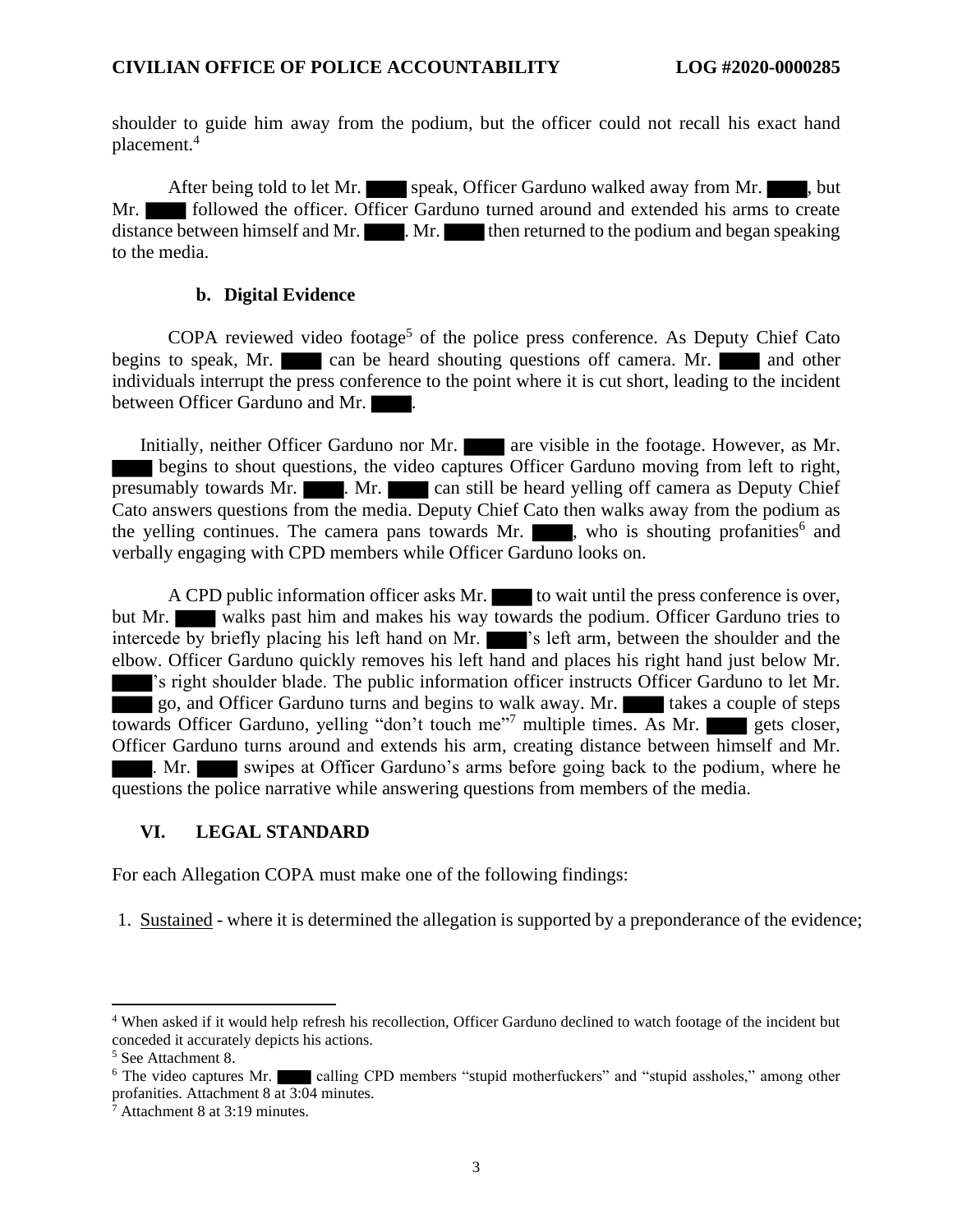- 2. Not Sustained where it is determined there is insufficient evidence to prove the allegations by a preponderance of the evidence;
- 3. Unfounded where it is determined by clear and convincing evidence that an allegation is false or not factual; or
- 4. Exonerated where it is determined by clear and convincing evidence that the conduct described in the allegation occurred, but it is lawful and proper.

A **preponderance of evidence** can be described as evidence indicating that it is **more likely than not** that the conduct occurred and violated Department policy. *See Avery v. State Farm Mutual Automobile Insurance Co.*, 216 Ill. 2d 100, 191 (2005) (a proposition is proved by a preponderance of the evidence when it has found to be more probably true than not). If the evidence gathered in an investigation establishes that it is more likely that the misconduct occurred, even if by a narrow margin, then the preponderance of the evidence standard is met.

**Clear and convincing evidence** is a higher standard than a preponderance of the evidence but lower than the "beyond-a-reasonable doubt" standard required to convict a person of a criminal offense. See *e.g.*, *People v. Coan*, 2016 IL App (2d) 151036 (2016). Clear and Convincing can be defined as a "degree of proof, which, considering all the evidence in the case, produces the firm and abiding belief that it is highly probable that the proposition . . . is true." *Id*. at ¶ 28.

# **VII. ANALYSIS**

COPA finds **Allegation #1** against Officer Garduno is **EXONERATED.** After reviewing digital evidence of the police press conference and interviewing both Officer Garduno and Mr. , COPA finds there is clear and convincing evidence that Officer Garduno briefly made contact with Mr. but did not use force to the extent Mr. alleged in his complaint to **COPA** 

The mood at the press conference was tense as CPD members provided the media an update on the events that led to the police-involved shooting of Mr.  $\blacksquare$ 's brother. Mr. admitted he shouted questions during the press conference and approached the podium despite being instructed to wait until it was over. Given the totality of the circumstances, Officer Garduno's brief attempt to use his hands to prevent Mr. **For the post** to the podium did not constitute misconduct. Officer Garduno's contact did not rise to the level of a reportable use of force and was not substantial enough to cause injury. Mr. did not show any signs of injury during the incident and revealed in his COPA interview that he did not seek medical treatment after the incident. As such, the allegation against Officer Garduno is Exonerated.

# **VIII. CONCLUSION**

Based on the analysis set forth above, COPA makes the following findings:

|  | <b>Officer</b> | Allegation | Finding |
|--|----------------|------------|---------|
|--|----------------|------------|---------|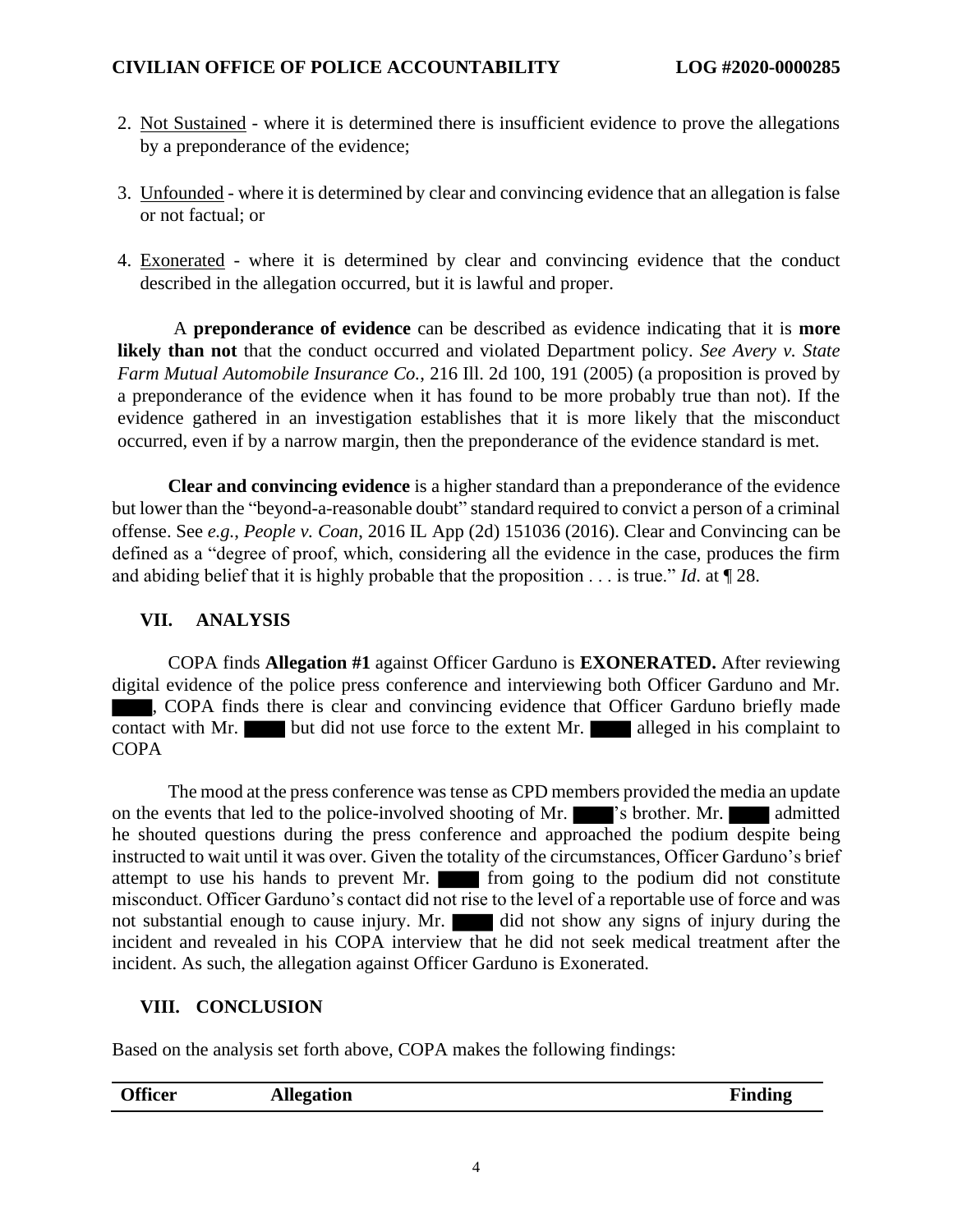# **CIVILIAN OFFICE OF POLICE ACCOUNTABILITY LOG #2020-0000285**

| Officer Garduno 1. It is alleged that on or about January 2, 2020, at Exonerated |
|----------------------------------------------------------------------------------|
| approximately 5:00 pm at or near 6156 West Grand                                 |
| Avenue, P.O. Garduno star #9138 committed                                        |
| misconduct through the following acts or omissions, by                           |
| forcefully grabbing<br>without justification.                                    |

Approved:



3/30/2021

\_\_\_\_\_\_\_\_\_\_\_\_\_\_\_\_\_\_\_\_\_\_\_\_\_\_\_\_\_\_\_\_\_\_ \_\_\_\_\_\_\_\_\_\_\_\_\_\_\_\_\_\_\_\_\_\_\_\_\_\_\_\_\_\_\_\_\_\_ Matthew Haynam *Deputy Chief Administrator – Chief Investigator*

Date